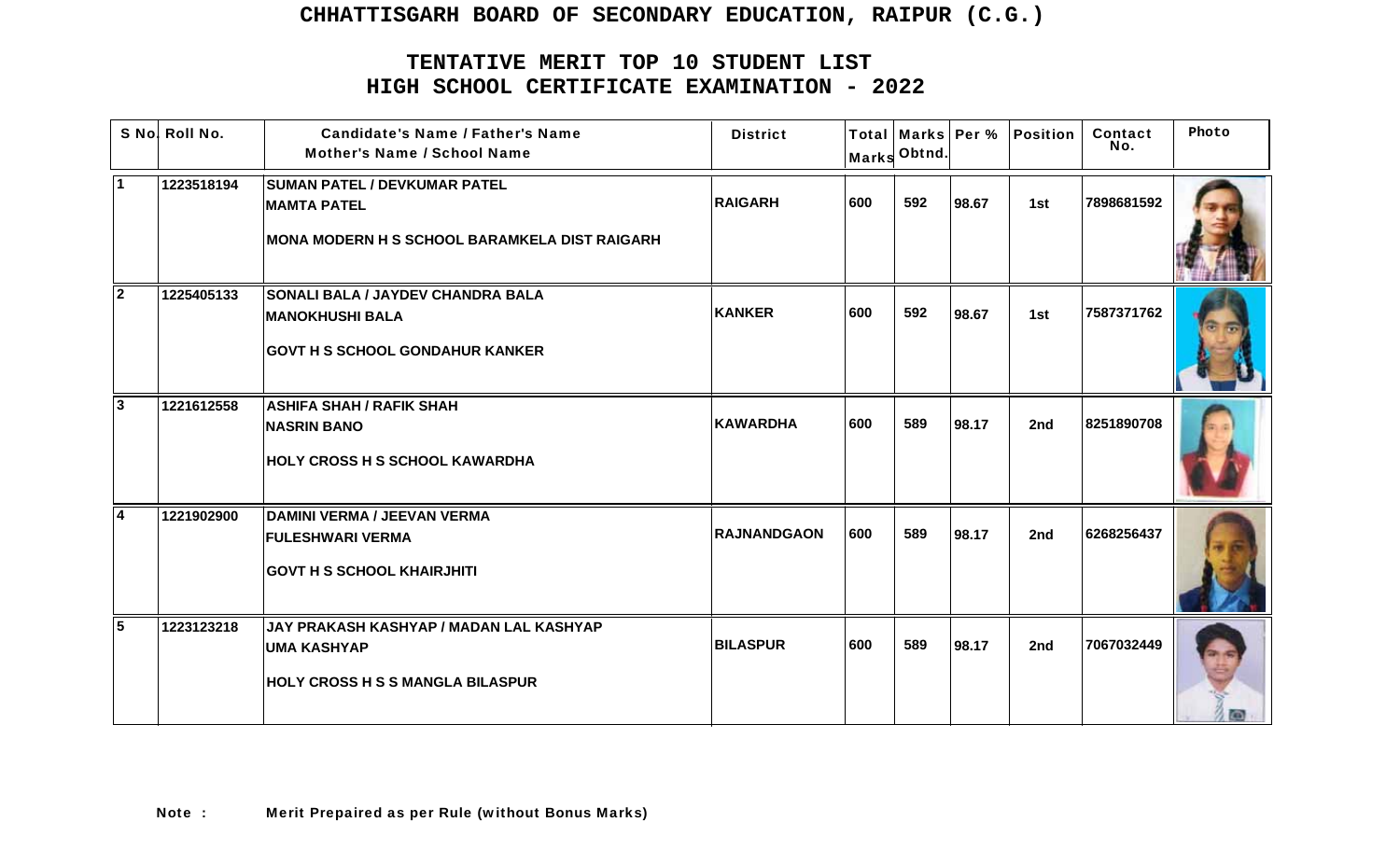|                | S No! Roll No. | <b>Candidate's Name / Father's Name</b><br><b>Mother's Name / School Name</b>                                                      | <b>District</b>    |     | Marks Obtnd. |       | Total   Marks   Per %   Position | Contact<br>No. | Photo |
|----------------|----------------|------------------------------------------------------------------------------------------------------------------------------------|--------------------|-----|--------------|-------|----------------------------------|----------------|-------|
| $\overline{6}$ | 1223515899     | <b>MUSKAN AGRAWAL / SHYAM SUNDAR AGRAWAL</b><br><b>SHEETAL AGRAWAL</b><br><b>SWAMI ATMANAND GOVT ENG MED SCHOOL OF EXCELLENCE,</b> | <b>RAIGARH</b>     | 600 | 589          | 98.17 | 2nd                              | 7049381480     |       |
|                | 1223604823     | <b>KAHEF ANJUM / ABDUL KADIR</b><br><b>ZABEEDA BEGAM</b><br><b>GREEN VALLEY CONVENT SCHOOL SARBAHRA PENDRA ROAD</b>                | G, P, M            | 600 | 589          | 98.17 | 2nd                              | 9424174317     |       |
| 8              | 1225410602     | KAMLESH SARKAR / JAYANT SARKAR<br><b>AARTI SARKAR</b><br><b>ADARSH VIDYA NIKETAN H S P V 46 PAKHANJORE</b>                         | <b>KANKER</b>      | 600 | 589          | 98.17 | 2nd                              | 7587329297     |       |
| <b>9</b>       | 1221713911     | MEENAKSHI PRADHAN / ANIL PRADHAN<br><b>SUWARNA PRADHAN</b><br>K G CONVENT H S SCHOOL SARAIPALI MAHASAMUND                          | <b>MAHASAMUND</b>  | 600 | 588          | 98.00 | 3rd                              | 9754225183     |       |
| 10             | 1221907573     | <b>KRISH KUMAR / BODHAN YADAV</b><br><b>DIVYA</b><br><b>GOVT H S JHITHRATOLA</b>                                                   | <b>RAJNANDGAON</b> | 600 | 588          | 98.00 | 3rd                              | 9584189271     |       |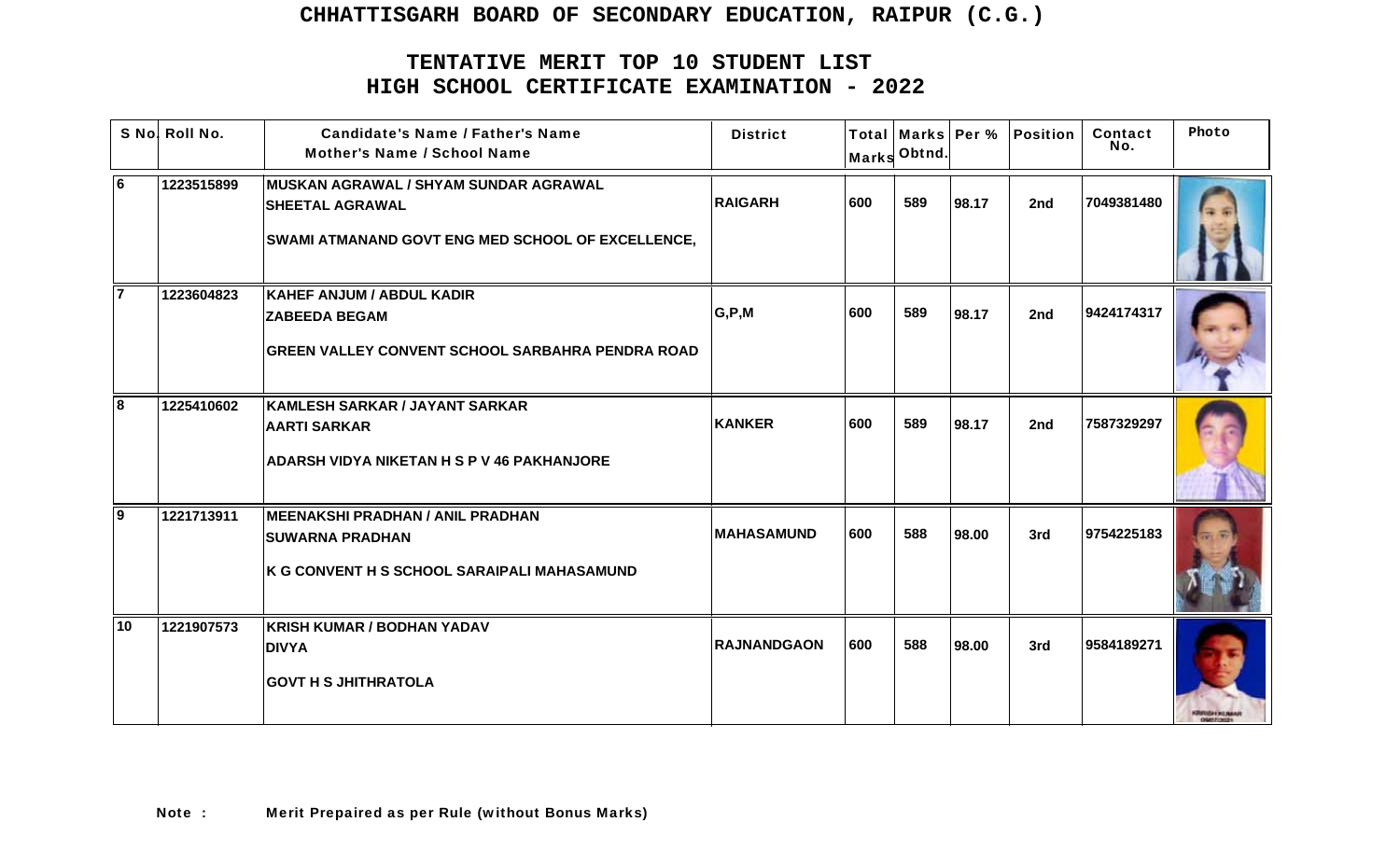|                 | S No! Roll No. | <b>Candidate's Name / Father's Name</b><br>Mother's Name / School Name                                                         | <b>District</b> |     | Marks Obtnd. |       | Total   Marks   Per %   Position | Contact<br>No. | Photo |
|-----------------|----------------|--------------------------------------------------------------------------------------------------------------------------------|-----------------|-----|--------------|-------|----------------------------------|----------------|-------|
| 11              | 1223223272     | <b>GREETU CHANDRA / MURLIDHAR CHANDRA</b><br><b>RUPA CHANDRA</b><br>NATIONAL CONVENT H S SCHOOL DABHARA JANJGIR                | <b>JANJGIR</b>  | 600 | 588          | 98.00 | 3rd                              | 7879867692     |       |
| 12              | 1225508157     | HARSHIKA CHOURADIYA / RAJENDRA KUMAR CHOURADIYA<br><b>MANJU</b><br><b>GIRIDEEP ENG MED HIGH SCHOOL KESHKAL</b>                 | KONDAGAON       | 600 | 588          | 98.00 | 3rd                              | 9425597455     |       |
| 13              | 1227208078     | <b>SAUMYA YADAV / KRISHNA RAM YADAV</b><br><b>SAVITREE YADAV</b><br><b>SWAMI ATMANAND GOVT EXCELLENT E M NAVEEN ADARSH H S</b> | <b>JASHPUR</b>  | 600 | 587          | 97.83 | 4th                              | 7748811492     |       |
| $\overline{14}$ | 1227208104     | SAKSHI SINGH KUSHWAHA / SUDHIR SINGH KUSHWAHA<br><b>REKHA SINGH</b><br><b>SWAMI ATMANAND GOVT EXCELLENT ENG MED H S SCHOOL</b> | <b>JASHPUR</b>  | 600 | 587          | 97.83 | 4th                              | 7067739720     |       |
| 15              | 1221311844     | <b>VIVEK KUMAR DEWANGAN / GAJENDRA DEWANGAN</b><br><b>ROSHNI DEWANGAN</b><br>AZIM PREMJI HIGH SCHOOL SHANKARDAH DHAMTARI       | <b>DHAMTARI</b> | 600 | 586          | 97.67 | 5th                              | 9303677067     |       |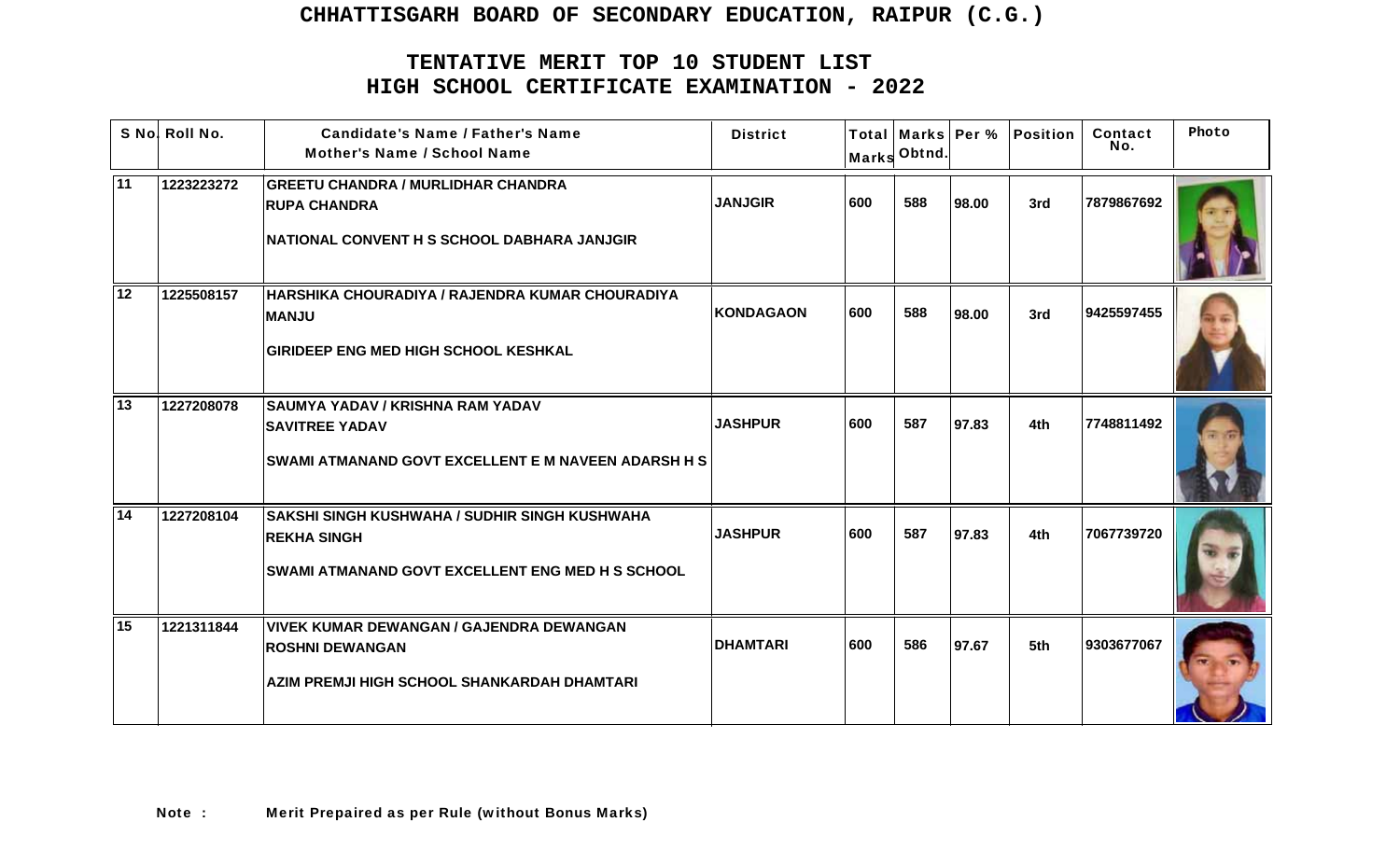|    | S No! Roll No. | <b>Candidate's Name / Father's Name</b><br><b>Mother's Name / School Name</b>                               | <b>District</b> |     | Marks Obtnd. |       | Total   Marks   Per %   Position | Contact<br>No. | Photo |
|----|----------------|-------------------------------------------------------------------------------------------------------------|-----------------|-----|--------------|-------|----------------------------------|----------------|-------|
| 16 | 1223121318     | HIMANGI HALDER / PANU HALDER<br><b>SUNITA HALDER</b><br><b>BHARAT MATA EM H S SCHOOL BILASPUR</b>           | <b>BILASPUR</b> | 600 | 586          | 97.67 | 5th                              | 7415781776     |       |
| 17 | 1223504465     | KHIRMATI RATHIA / VEERSINGH RATHIA<br><b>LALITA RATHIA</b><br><b>GOVT H S SCHOOL NAWAPARA TENDA RAIGARH</b> | <b>RAIGARH</b>  | 600 | 586          | 97.67 | 5th                              | 6263254376     |       |
| 18 | 1223517450     | NEHA TIWARI / GIRIJESH TIWARI<br><b>VYANJANA TIWARI</b><br><b>SARASWATI S M H S SCHOOL KHARSIA RAIGARH</b>  | <b>RAIGARH</b>  | 600 | 586          | 97.67 | 5th                              | 9755805835     |       |
| 19 | 1223518532     | <b>DEVKI PATEL / VIDYADHAR PATEL</b><br><b>JANKI PATEL</b><br><b>K P H S SCHOOL BANDHAPALI</b>              | <b>RAIGARH</b>  | 600 | 586          | 97.67 | 5th                              | 9691470570     |       |
| 20 | 1223518887     | <b>REETU SAO / PYARELAL SAO</b><br><b>KUMARI SAO</b><br><b>SARASWATI SHISHU MANDIR H S SCHOOL TAMNAR</b>    | <b>RAIGARH</b>  | 600 | 586          | 97.67 | 5th                              | 6267515607     |       |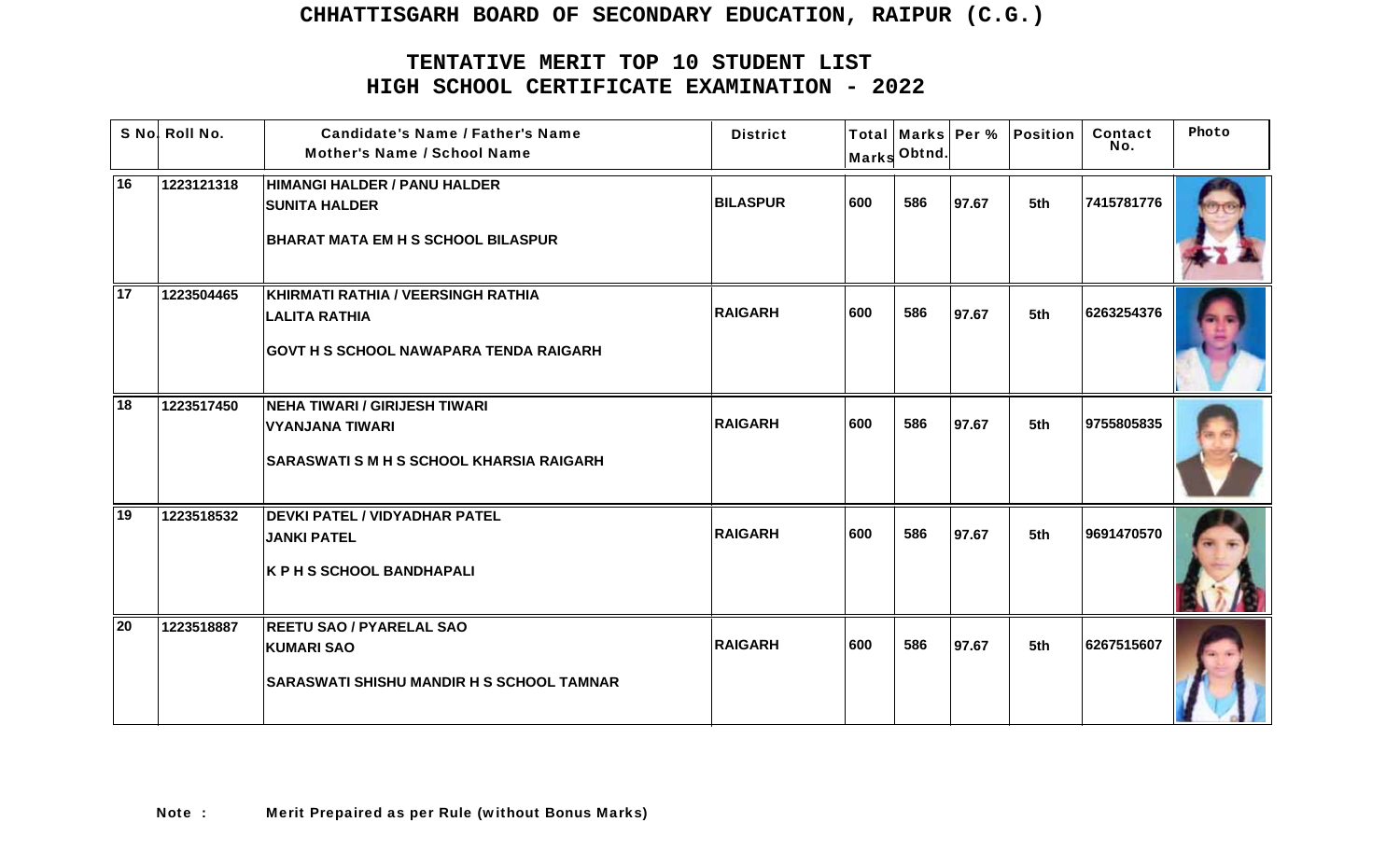|                 | S No! Roll No. | <b>Candidate's Name / Father's Name</b><br><b>Mother's Name / School Name</b>                                        | <b>District</b>   |     | Marks Obtnd. |       | Total   Marks   Per %   Position | Contact<br>No. | Photo |
|-----------------|----------------|----------------------------------------------------------------------------------------------------------------------|-------------------|-----|--------------|-------|----------------------------------|----------------|-------|
| $\overline{21}$ | 1225410539     | <b>PREM BISWAS / MANORANJAN BISWAS</b><br><b>PURNIMA BISWAS</b><br><b>LIFE ACADEMY ENG MED H S SCHOOL PAKHANJORE</b> | KANKER            | 600 | 586          | 97.67 | 5th                              | 9424160813     |       |
| 22              | 1221213735     | <b>ALOK SAHU / ASHOK KUMAR SAHU</b><br><b>REENA SAHU</b><br><b>GYANODAYA PUBLIC SCHOOL BEMETARA</b>                  | <b>BEMETRA</b>    | 600 | 585          | 97.50 | 6th                              | 9977739751     |       |
| 23              | 1221714422     | NANCY PATEL / KHIRSAGAR PATEL<br><b>JYOTI PATEL</b><br><b>EKLAVYA ENGLISH SCHOOL ARJUNDA</b>                         | <b>MAHASAMUND</b> | 600 | 585          | 97.50 | 6th                              | 8959723844     |       |
| 24              | 1223509818     | NEHA PRADHAN / JAYPRAKASH PRADHAN<br><b>NILANDRI PRADHAN</b><br><b>GOVT GIRLS H S SCHOOL SARIA RAIGARH</b>           | <b>RAIGARH</b>    | 600 | 585          | 97.50 | 6th                              | 6264614481     |       |
| 25              | 1223518055     | <b>VINITA SUPKAR / MUKESH SUPKAR</b><br><b>SUNITA SUPKAR</b><br> SARASWATI SHISHU MANDIR H S SCHOOL BARAMKELA        | <b>RAIGARH</b>    | 600 | 585          | 97.50 | 6th                              | 9340049683     |       |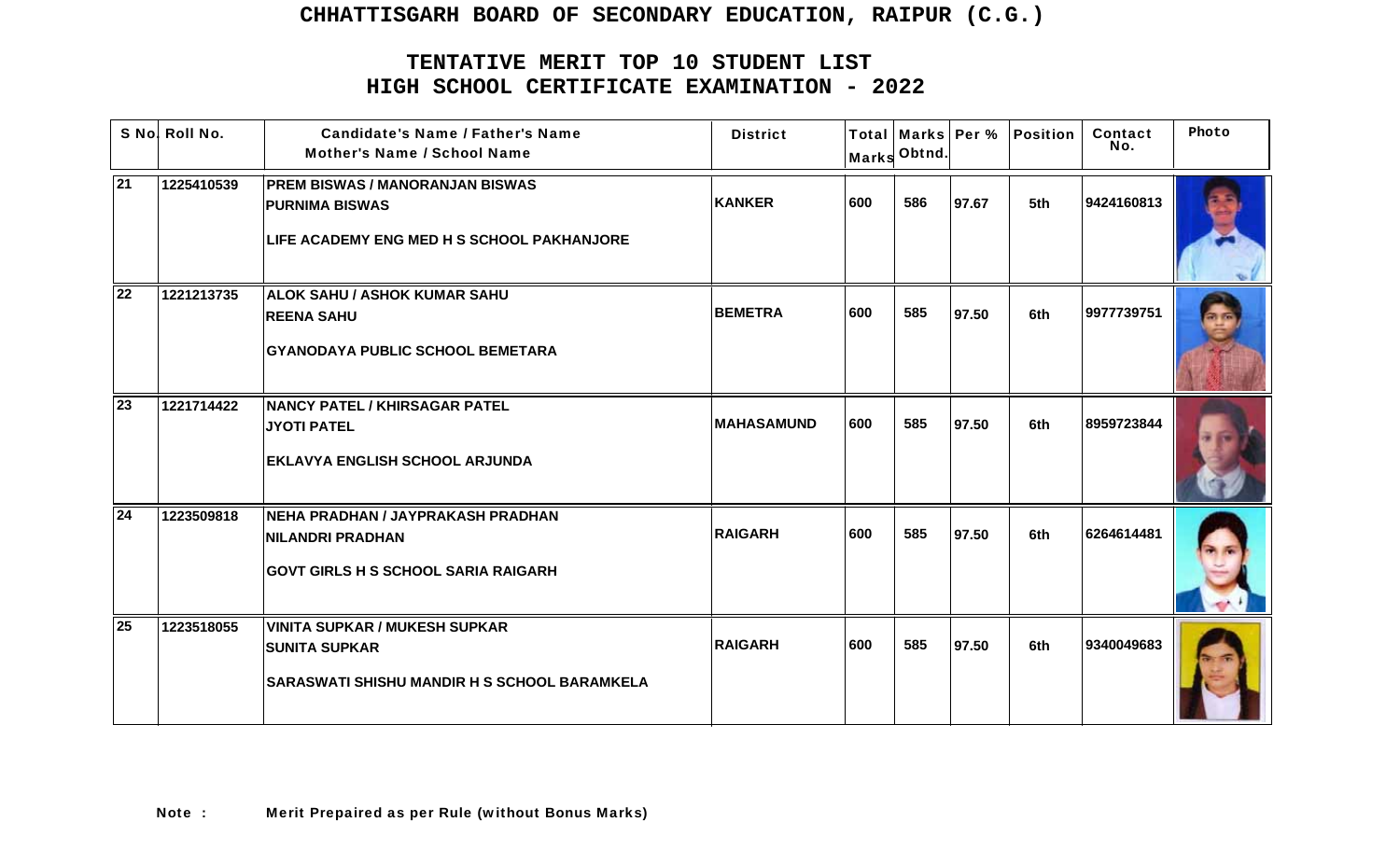|                 | S No! Roll No. | <b>Candidate's Name / Father's Name</b><br><b>Mother's Name / School Name</b>                                      | <b>District</b>   |     | Marks Obtnd. |       | Total   Marks   Per %   Position | Contact<br>No. | Photo |
|-----------------|----------------|--------------------------------------------------------------------------------------------------------------------|-------------------|-----|--------------|-------|----------------------------------|----------------|-------|
| 26              | 1223518520     | <b>ANJALI NAYAK / GENDRAM NAYAK</b><br><b>LALITA</b><br><b>K P H S SCHOOL BANDHAPALI</b>                           | <b>RAIGARH</b>    | 600 | 585          | 97.50 | 6th                              | 9770507238     |       |
| $\overline{27}$ | 1223518881     | <b>NOOPUR PATNAIK / VINOD PATNAIK</b><br><b>PUSHPA PATNAIK</b><br><b>SARASWATI SHISHU MANDIR H S SCHOOL TAMNAR</b> | <b>RAIGARH</b>    | 600 | 585          | 97.50 | 6th                              | 7869299144     |       |
| 28              | 1225405103     | KANKANA GHARAMI / KRIPASINDHU GHARAMI<br><b>PUSHPA GHARAMI</b><br><b>GOVT H S SCHOOL GONDAHUR KANKER</b>           | <b>KANKER</b>     | 600 | 585          | 97.50 | 6th                              | 9406360045     |       |
| 29              | 1225601714     | <b>SHAILEE YADAV / KAMESHWAR PRASAD YADAV</b><br><b>SANGEETA YADAV</b><br><b>VISHWADEEPTI EM H S NARAYANPUR</b>    | <b>NARAYANPUR</b> | 600 | 585          | 97.50 | 6th                              | 9407606478     |       |
| 30              | 1221214081     | MUSKAN VERMA / RAJU LAL VERMA<br>KIRAN VERMA<br><b>NEW GURUKUL E M H S SCHOOL SHANKAR NAGAR NAWAGARH</b>           | <b>BEMETRA</b>    | 600 | 584          | 97.33 | 7th                              | 9977981365     |       |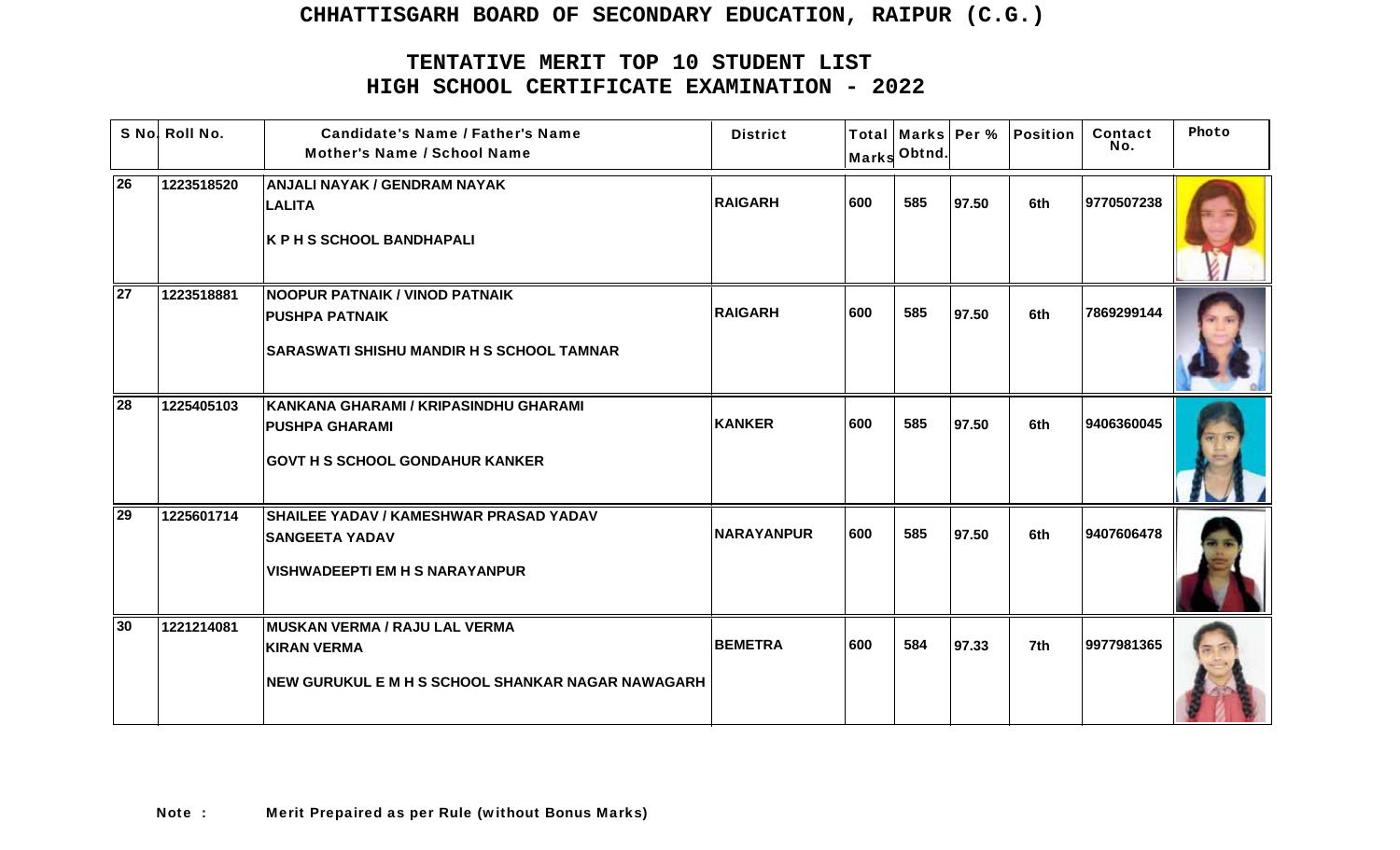|    | S No! Roll No. | <b>Candidate's Name / Father's Name</b><br><b>Mother's Name / School Name</b> | <b>District</b>    | <b>Marks</b> | Obtnd. |       | Total   Marks   Per %   Position | Contact<br>No. | Photo |
|----|----------------|-------------------------------------------------------------------------------|--------------------|--------------|--------|-------|----------------------------------|----------------|-------|
| 31 | 1221610552     | PANKAJ KUMAR SAHU / SANTOSH KUMAR SAHU<br><b>SUKRITI DEVI SAHU</b>            | <b>KAWARDHA</b>    | 600          | 584    | 97.33 | 7th                              | 9340340412     |       |
|    |                | <b>GOVT RMSA H S SOMNAPUR NAYA</b>                                            |                    |              |        |       |                                  |                |       |
| 32 | 1221712586     | <b>SHUBHAM NISHAD / HIRAMAN NISHAD</b>                                        |                    |              |        |       |                                  |                |       |
|    |                | <b>KAVITA NISHAD</b>                                                          | <b>MAHASAMUND</b>  | 600          | 584    | 97.33 | 7th                              | 9301743881     |       |
|    |                | NAVJEEVAN MISSION H S TUMGAON MAHASAMUND                                      |                    |              |        |       |                                  |                |       |
| 33 | 1221917010     | <b>SHITAL / DHANESH</b>                                                       |                    |              |        |       |                                  |                |       |
|    |                | <b>SUSHILA</b>                                                                | <b>RAJNANDGAON</b> | 600          | 584    | 97.33 | 7th                              | 7879352928     |       |
|    |                | <b>GOVT H S SCHOOL CHIKHLI</b>                                                |                    |              |        |       |                                  |                |       |
| 34 | 1223123702     | <b>SAMIKSHA DEWANGAN / SURESH DEWANGAN</b>                                    |                    |              |        |       |                                  |                |       |
|    |                | <b>ASHA DEWANGAN</b>                                                          | <b>BILASPUR</b>    | 600          | 584    | 97.33 | 7th                              | 7805939459     |       |
|    |                | GURUKUL VIDHYA MANDIR CHINGRAJPARA BILASPUR                                   |                    |              |        |       |                                  |                |       |
| 35 | 1223517411     | <b>PAYAL DANSENA / YADULAL DANSENA</b>                                        |                    |              |        |       |                                  |                |       |
|    |                | <b>BALKUMARI DANSENA</b>                                                      | <b>RAIGARH</b>     | 600          | 584    | 97.33 | 7th                              | 7024546375     |       |
|    |                | <b>PRAGYA H S SCHOOL SONDKA RAIGARH</b>                                       |                    |              |        |       |                                  |                |       |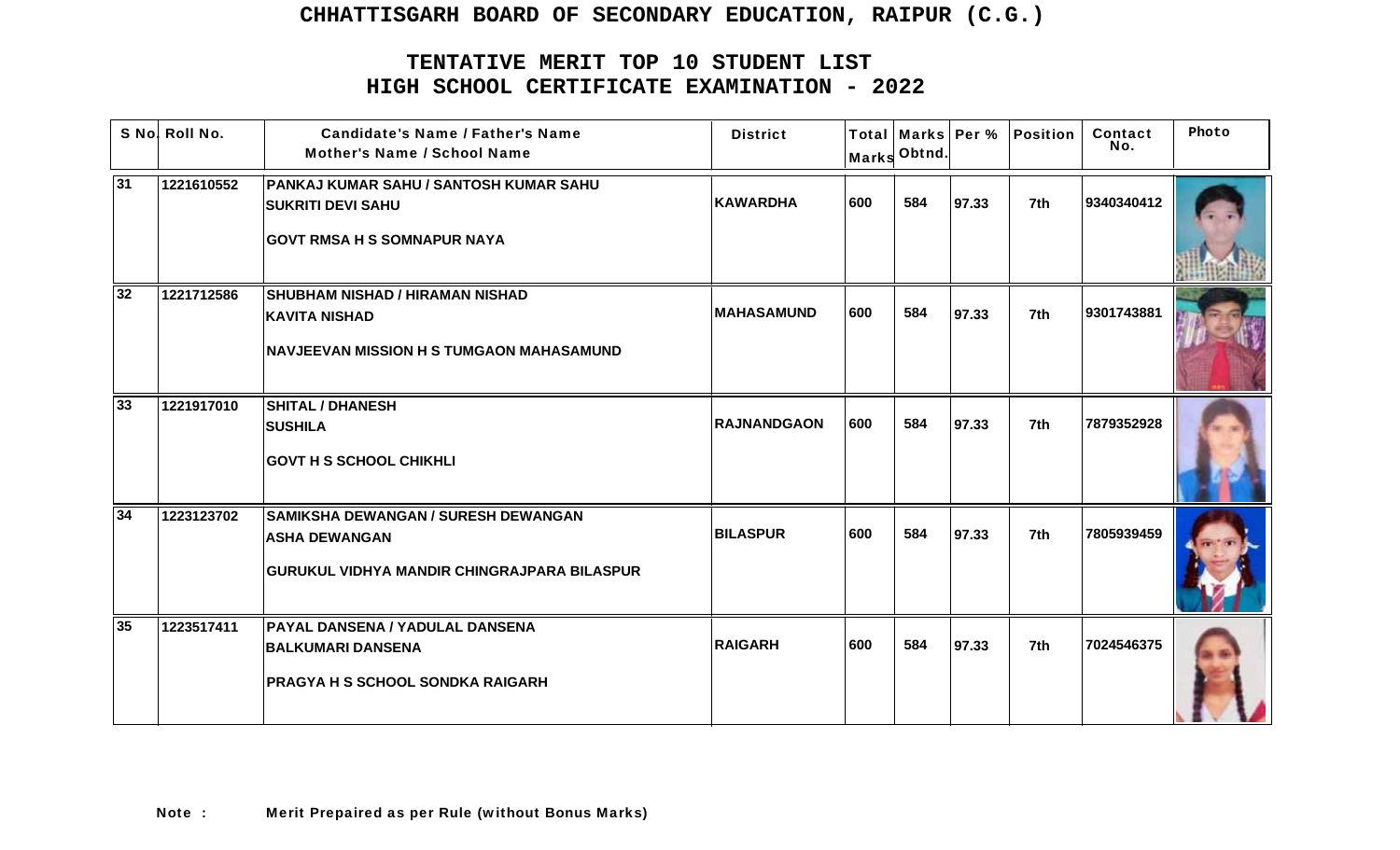|    | S No! Roll No. | <b>Candidate's Name / Father's Name</b><br><b>Mother's Name / School Name</b>                                   | <b>District</b> |     | Marks Obtnd. |       | Total   Marks   Per %   Position | Contact<br>No. | Photo |
|----|----------------|-----------------------------------------------------------------------------------------------------------------|-----------------|-----|--------------|-------|----------------------------------|----------------|-------|
| 36 | 1223518533     | <b>DHARMENDRA PATEL / TULARAM PATEL</b><br><b>CHANDRAKANTI</b><br><b>K P H S SCHOOL BANDHAPALI</b>              | <b>RAIGARH</b>  | 600 | 584          | 97.33 | 7th                              | 7489410041     |       |
| 37 | 1225410600     | <b>HEMA DATTA / BIREN DATTA</b>                                                                                 |                 |     |              |       |                                  |                |       |
|    |                | <b>KAMLA DATTA</b>                                                                                              | <b>KANKER</b>   | 600 | 584          | 97.33 | 7th                              | 7587329297     |       |
|    |                | <b>ADARSH VIDYA NIKETAN H S P V 46 PAKHANJORE</b>                                                               |                 |     |              |       |                                  |                |       |
| 38 | 1221121282     | <b>BHAWNA SAHU / RAMESHWAR PRASAD</b><br><b>VARSHA SAHU</b>                                                     | BALODA BAZAR    | 600 | 583          | 97.17 | 8th                              | 6265730679     |       |
|    |                | <b>SARASWATI SHISHU MANDIR H S SCHOOL KASDOL</b>                                                                |                 |     |              |       |                                  |                |       |
| 39 | 1221305032     | <b>OKESH KUMAR / HEMANT KUMAR</b><br><b>SANT KUMARI</b>                                                         | <b>DHAMTARI</b> | 600 | 583          | 97.17 | 8th                              | 6267944435     |       |
|    |                | <b>GOVT HIGH SCHOOL TARRAGONDI</b>                                                                              |                 |     |              |       |                                  |                |       |
| 40 | 1221408046     | KULDEEP CHATURVEDI / BHARATRAM CHATURVEDI<br><b>GANGOTRI CHATURVEDI</b><br><b>GOVT H S SCHOOL SEMARIYA DURG</b> | <b>DURG</b>     | 600 | 583          | 97.17 | 8th                              | 8319933304     |       |
|    |                |                                                                                                                 |                 |     |              |       |                                  |                |       |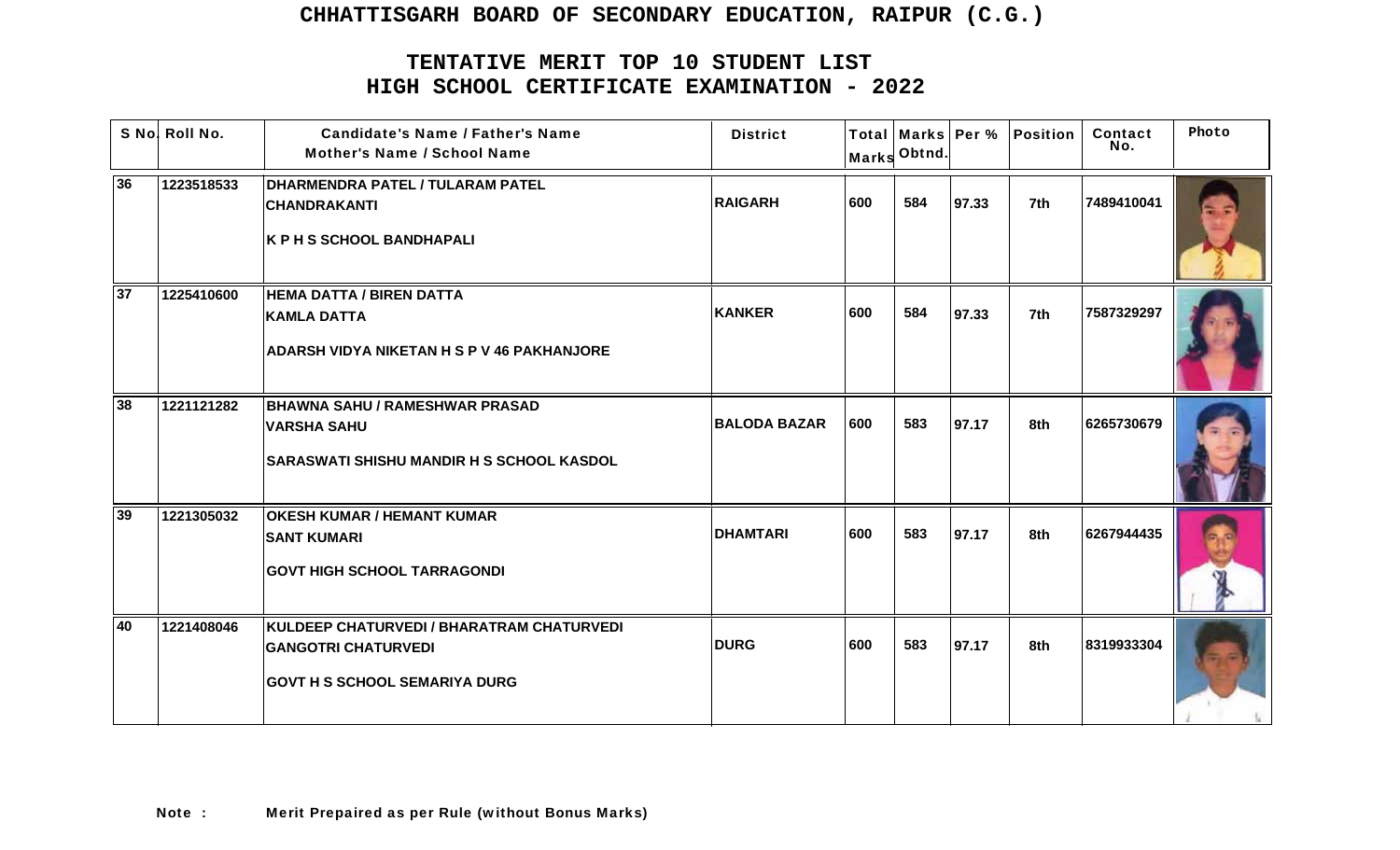|    | S No! Roll No. | <b>Candidate's Name / Father's Name</b><br><b>Mother's Name / School Name</b>                                        | <b>District</b>   |     | Marks Obtnd. |       | Total   Marks   Per %   Position | Contact<br>No. | Photo |
|----|----------------|----------------------------------------------------------------------------------------------------------------------|-------------------|-----|--------------|-------|----------------------------------|----------------|-------|
| 41 | 1223220790     | <b>DIPALI SURYAVANSHI / LAKHANLAL</b><br><b>SHAKUNTALA</b><br><b>SARSWATI SHISHU MANDIR H S SCHOOL NAILA JANJGIR</b> | <b>JANJGIR</b>    | 600 | 583          | 97.17 | 8th                              | 7089216453     |       |
| 42 | 1223500844     | NANDINI YADAW / SAWANT RAM YADAW<br><b>RAM BAI YADAW</b><br><b>GOVT H S SCHOOL KANTAHARDI RAIGARH</b>                | <b>RAIGARH</b>    | 600 | 583          | 97.17 | 8th                              | 8818924154     |       |
| 43 | 1223518903     | <b>EKTA RANI SAHU / NIRMAL PRASAD SAHU</b><br><b>DUSHILA SAHU</b><br><b>SANT ANNA H S SCHOOL BASANPALI TAMNAR</b>    | <b>RAIGARH</b>    | 600 | 583          | 97.17 | 8th                              | 7999105310     |       |
| 44 | 1221305477     | BHUPESH KUMAR GAJENDRA / VEERMANI GAJENDRA<br><b>RAJESHWARI GAJENDRA</b><br><b>GOVT H S SCHOOL BORSI DHAMTARI</b>    | <b>DHAMTARI</b>   | 600 | 582          | 97.00 | 9th                              | 9179194674     |       |
| 45 | 1221508434     | <b>VENUKANT KURRE / DULENDRA KURRE</b><br><b>HARELIYA KURRE</b><br><b>SARASWATI SHISHU MANDIR H S SCH RAJIM</b>      | <b>GARIYABAND</b> | 600 | 582          | 97.00 | 9th                              | 9617983088     |       |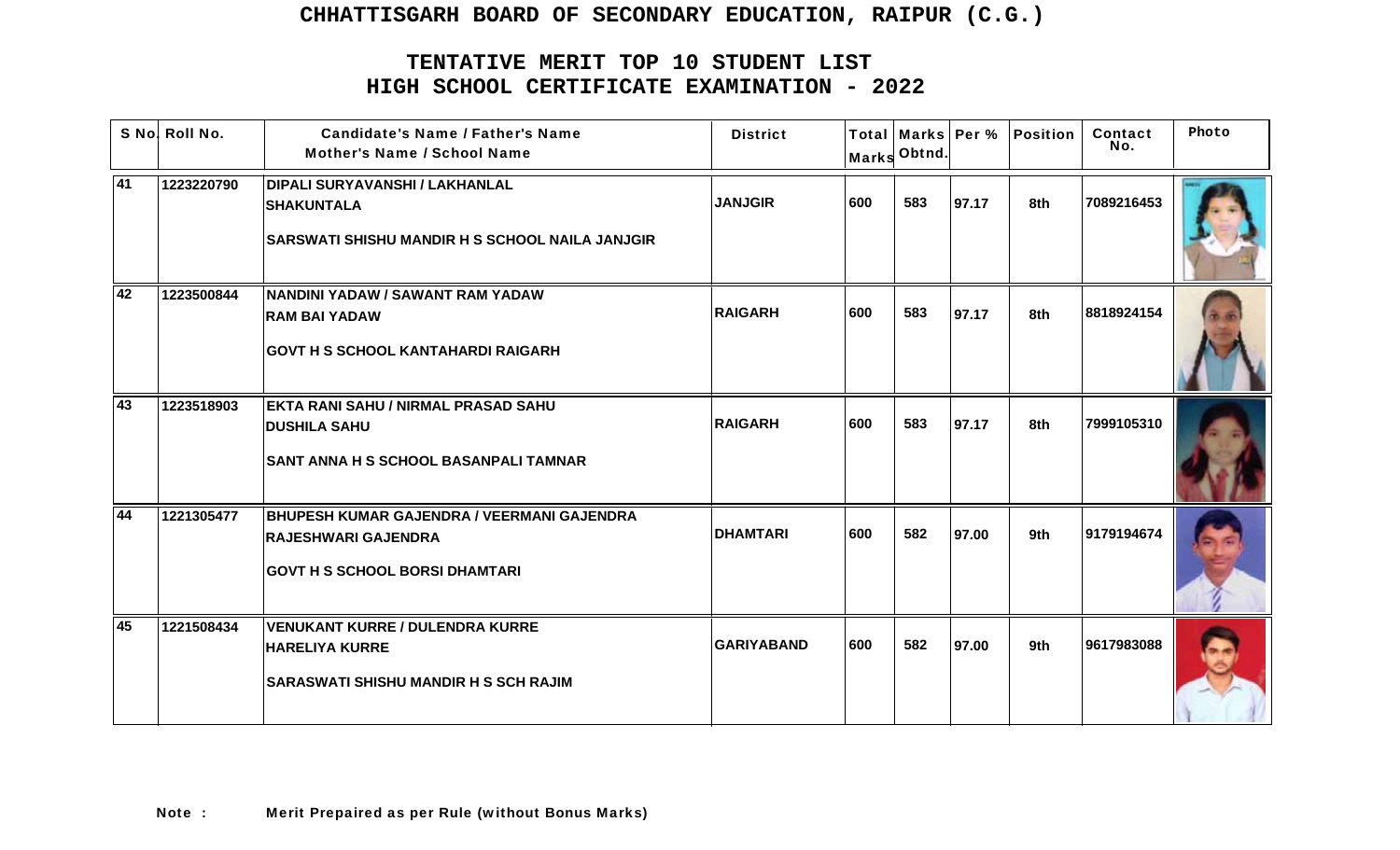|    | S No! Roll No. | <b>Candidate's Name / Father's Name</b><br><b>Mother's Name / School Name</b>                                 | <b>District</b>    |     | Marks Obtnd. |       | Total   Marks   Per %   Position | Contact<br>No. | Photo |
|----|----------------|---------------------------------------------------------------------------------------------------------------|--------------------|-----|--------------|-------|----------------------------------|----------------|-------|
| 46 | 1221707847     | <b>POOJA SINHA / BHEKHRAM SINHA</b><br><b>CHANDRIKA SINHA</b><br><b>GOVT H S SCHOOL GADBEDA</b>               | <b>MAHASAMUND</b>  | 600 | 582          | 97.00 | 9th                              | 9302269455     |       |
| 47 | 1221708905     | <b>BHAWANI PATEL / SUGRIVAR PATEL</b><br><b>VRINDAVATI PATEL</b><br><b>GOVT H S SCHOOL MOHADA</b>             | <b>MAHASAMUND</b>  | 600 | 582          | 97.00 | 9th                              | 8770534762     |       |
| 48 | 1221905166     | <b>DOGESHWAR SAHU / SURESH KUMAR</b><br><b>LATA BAI</b><br><b>GOVT H S SCHOOL DHODHA GANDAI</b>               | <b>RAJNANDGAON</b> | 600 | 582          | 97.00 | 9th                              | 9589342979     |       |
| 49 | 1221908612     | <b>VAISHALI SAHU / MANOJ KUMAR SAHU</b><br><b>ANJU BAI SAHU</b><br><b>GOVT H S SCHOOL ARJUNI RAJNAND GAON</b> | <b>RAJNANDGAON</b> | 600 | 582          | 97.00 | 9th                              | 8085514075     |       |
| 50 | 1221922742     | MUSKAN GAJBHIYE / BHAU LAL GAJBHIYE<br><b>SHOBHA GAJBHIYE</b><br><b>WESLEYAN HINDI H S SCHOOL RAJNANDGAON</b> | <b>RAJNANDGAON</b> | 600 | 582          | 97.00 | 9th                              | 9753808494     |       |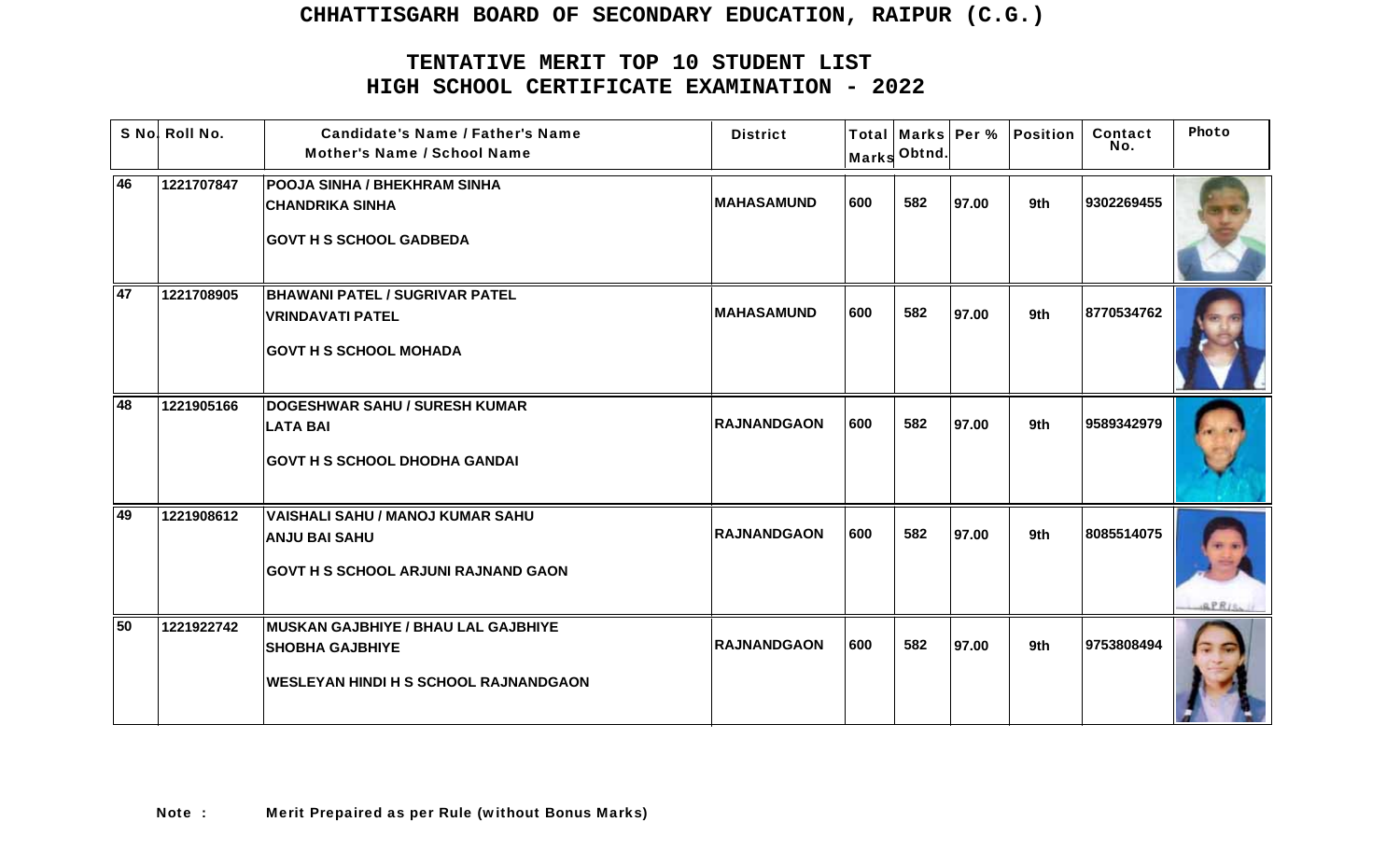|                 | S No! Roll No. | <b>Candidate's Name / Father's Name</b><br>Mother's Name / School Name                                                                | <b>District</b> |     | Marks Obtnd. |       | Total   Marks   Per %   Position | Contact<br>No. | Photo |
|-----------------|----------------|---------------------------------------------------------------------------------------------------------------------------------------|-----------------|-----|--------------|-------|----------------------------------|----------------|-------|
| 51              | 1223121408     | <b>CHANDRAKANT SHRIVAS / BHARAT LAL SHRIVAS</b><br><b>BUDHESHWARI SHRIVAS</b><br><b>SARASWATI S M H S SCHOOL TILAK NAGAR BILASPUR</b> | <b>BILASPUR</b> | 600 | 582          | 97.00 | 9th                              | 9301172097     |       |
| 52              | 1223223274     | <b>HARSH TIWARI / TULESHWAR PRASAD TIWARI</b><br><b>MALTI TIWARI</b><br>NATIONAL CONVENT H S SCHOOL DABHARA JANJGIR                   | <b>JANJGIR</b>  | 600 | 582          | 97.00 | 9th                              | 9179012359     |       |
| $\overline{53}$ | 1223515592     | JYOTI MEHAR / RATAN KUMAR MEHAR<br><b>AMBIKA MEHAR</b><br><b>GOVT H S GARHUMARIYA</b>                                                 | <b>RAIGARH</b>  | 600 | 582          | 97.00 | 9th                              | 9179239009     |       |
| 54              | 1227204224     | <b>ANISHA EKKA / PANKAJ EKKA</b><br>KIRAN EKKA<br><b>GOVT GIRLS H S SCHOOL KUNKURI JASHPUR</b>                                        | <b>JASHPUR</b>  | 600 | 582          | 97.00 | 9th                              | 6266954759     |       |
| 55              | 1221209564     | <b>RUPENDRA / MANHARAN LAL</b><br><b>REKHA</b><br><b>GOVT RMSA H S ARJUNI</b>                                                         | <b>BEMETRA</b>  | 600 | 581          | 96.83 | 10 <sub>th</sub>                 | 9399463331     |       |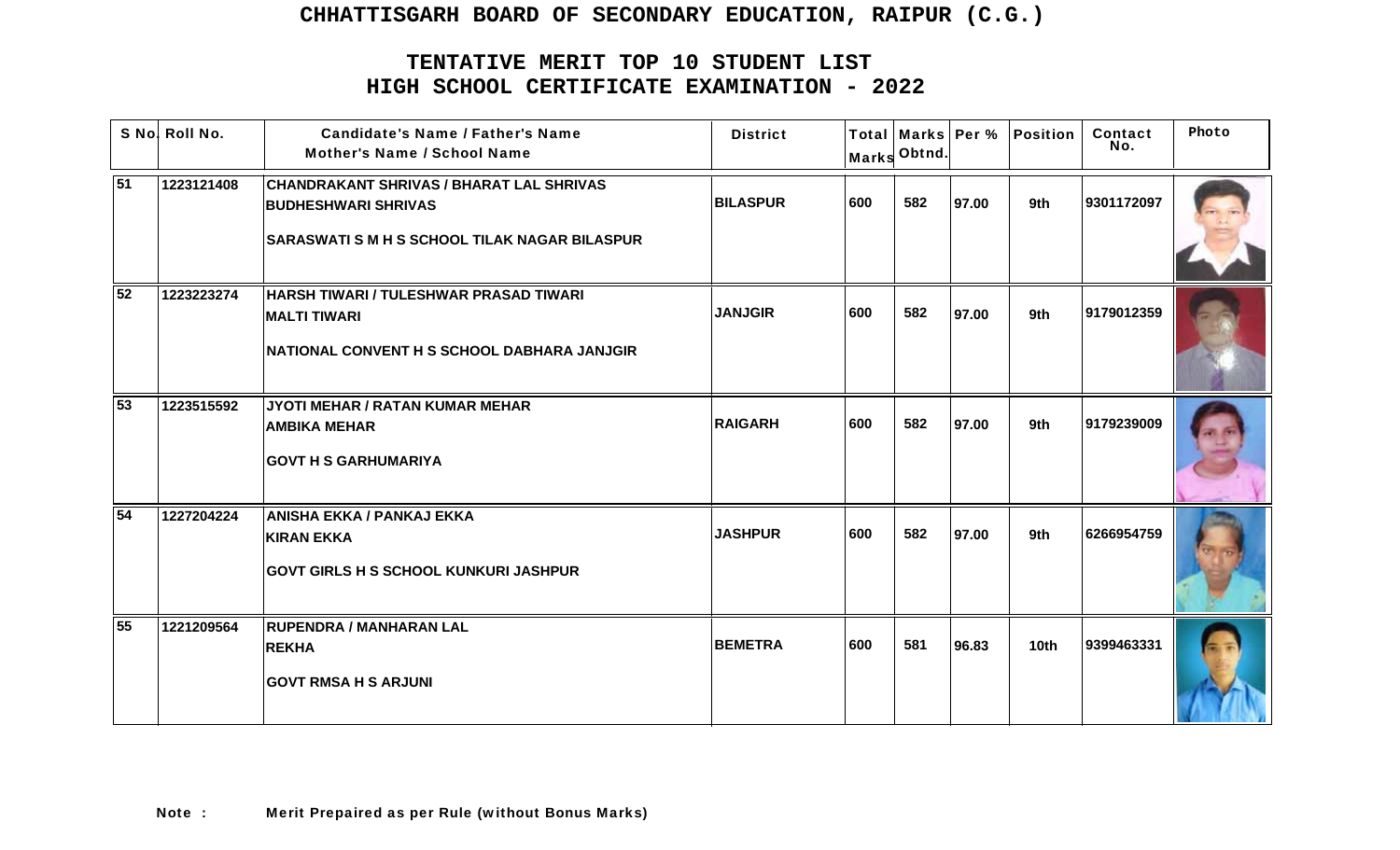|                 | S No! Roll No. | <b>Candidate's Name / Father's Name</b><br><b>Mother's Name / School Name</b>                                                     | <b>District</b>   |     | Marks Obtnd. |       | Total   Marks   Per %   Position | Contact<br>No. | Photo |
|-----------------|----------------|-----------------------------------------------------------------------------------------------------------------------------------|-------------------|-----|--------------|-------|----------------------------------|----------------|-------|
| 56              | 1221213156     | <b>NURICHA SAHU / RAJA RAM SAHU</b><br><b>RAMA DEVI</b><br><b>GOVT SHIVLALA RATHI ENG MED SCHOOL OF EXCELLENCE</b>                | <b>BEMETRA</b>    | 600 | 581          | 96.83 | 10 <sub>th</sub>                 | 9009531041     |       |
| 57              | 1221213742     | <b>BHAVIKA SINHA / PRADEEP SINHA</b><br><b>PRATIBHA SINHA</b><br><b>GYANODAYA PUBLIC SCHOOL BEMETARA</b>                          | <b>BEMETRA</b>    | 600 | 581          | 96.83 | 10th                             | 9630759592     |       |
| $\overline{58}$ | 1221417449     | YUGANT KUMAR SAHU / NARESH KUMAR SAHU<br><b>SHAKUNTALA SAHU</b><br><b>IMANSAROWAR H S SCHOOL JANJGIRI B M Y DURG</b>              | <b>DURG</b>       | 600 | 581          | 96.83 | 10 <sub>th</sub>                 | 9926122671     |       |
| $\overline{59}$ | 1221613386     | INDU CHANDRAVANSHI / CHOLMANI CHANDRAVANSHI<br><b>BINTI CHANDRAVANSHI</b><br><b>SARASWATI SHISHU MANDIR H S SCHOOL PANDATARAI</b> | <b>KAWARDHA</b>   | 600 | 581          | 96.83 | 10 <sub>th</sub>                 | 6264960453     |       |
| 60              | 1221714072     | MAHEK AGRAWAL / NAVIN AGRAWAL<br><b>POOJA AGRAWAL</b><br><b>EVAS WOODLAND ENG MED H S SCHOOL SARAIPALI</b>                        | <b>MAHASAMUND</b> | 600 | 581          | 96.83 | 10th                             | 7974431094     |       |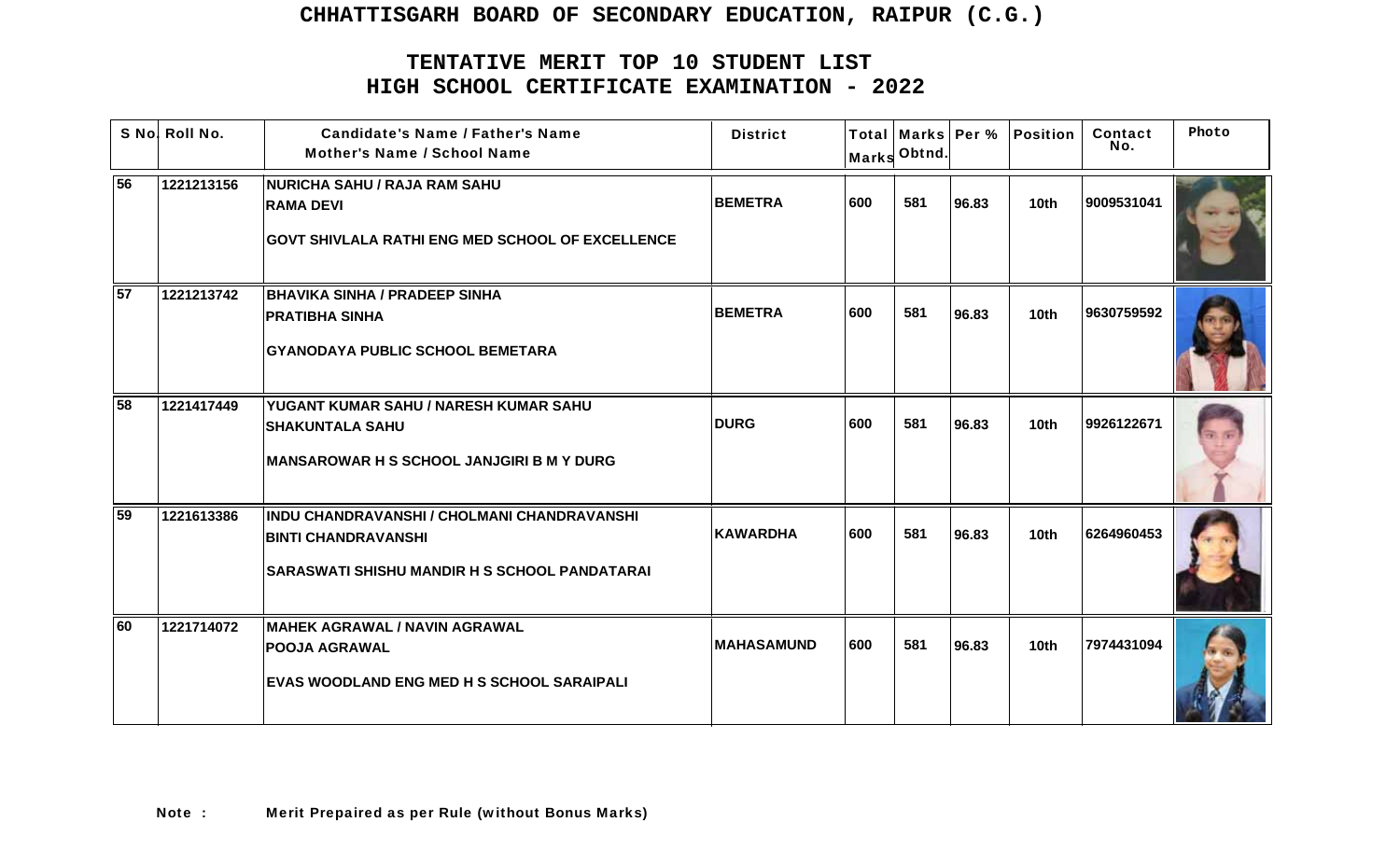|    | S No! Roll No. | <b>Candidate's Name / Father's Name</b><br><b>Mother's Name / School Name</b>                                                         | <b>District</b>    | <b>Marks</b> | Obtnd. |       | Total   Marks   Per %   Position | Contact<br>No. | Photo |
|----|----------------|---------------------------------------------------------------------------------------------------------------------------------------|--------------------|--------------|--------|-------|----------------------------------|----------------|-------|
| 61 | 1221714435     | <b>PRACHI BHOI / LALIT KUMAR BHOI</b><br><b>KANAK BHOI</b><br><b>EKLAVYA ENGLISH SCHOOL ARJUNDA</b>                                   | <b>IMAHASAMUND</b> | 600          | 581    | 96.83 | 10 <sub>th</sub>                 | 9926858715     |       |
| 62 | 1223125445     | <b>BHUMIKA PATEL / CHHATRAPAL PATEL</b><br><b>KENVARA BAI PATEL</b><br>M G M ENGLISH MEDIUM H S S BILASPUR                            | <b>BILASPUR</b>    | 600          | 581    | 96.83 | 10th                             | 9826147906     |       |
| 63 | 1223220706     | KHUSHI YADAV / SANJAY KUMAR YADAV<br><b>VIJAYLAXMI YADAV</b><br><b>GYANDEEP H S SCHOOL JANJGIR JANJGIR</b>                            | <b>JANJGIR</b>     | 600          | 581    | 96.83 | 10th                             | 8234047215     |       |
| 64 | 1223518177     | <b>KUSUM SAO / BHUWANESHWAR SAO</b><br><b>RUKMANI SAO</b><br>MONA MODERN H S SCHOOL BARAMKELA DIST RAIGARH                            | <b>RAIGARH</b>     | 600          | 581    | 96.83 | 10th                             | 9691140987     |       |
| 65 | 1223519258     | MEGHA SHRIVASTAVA / PRAKASH KUMAR SHRIVASTAVA<br><b>KARTIKA SHRIVASTAVA</b><br><b>SARSWATI SHISHU MANDIR H S LOCHAN NAGAR RAIGARH</b> | <b>RAIGARH</b>     | 600          | 581    | 96.83 | 10th                             | 8827788715     |       |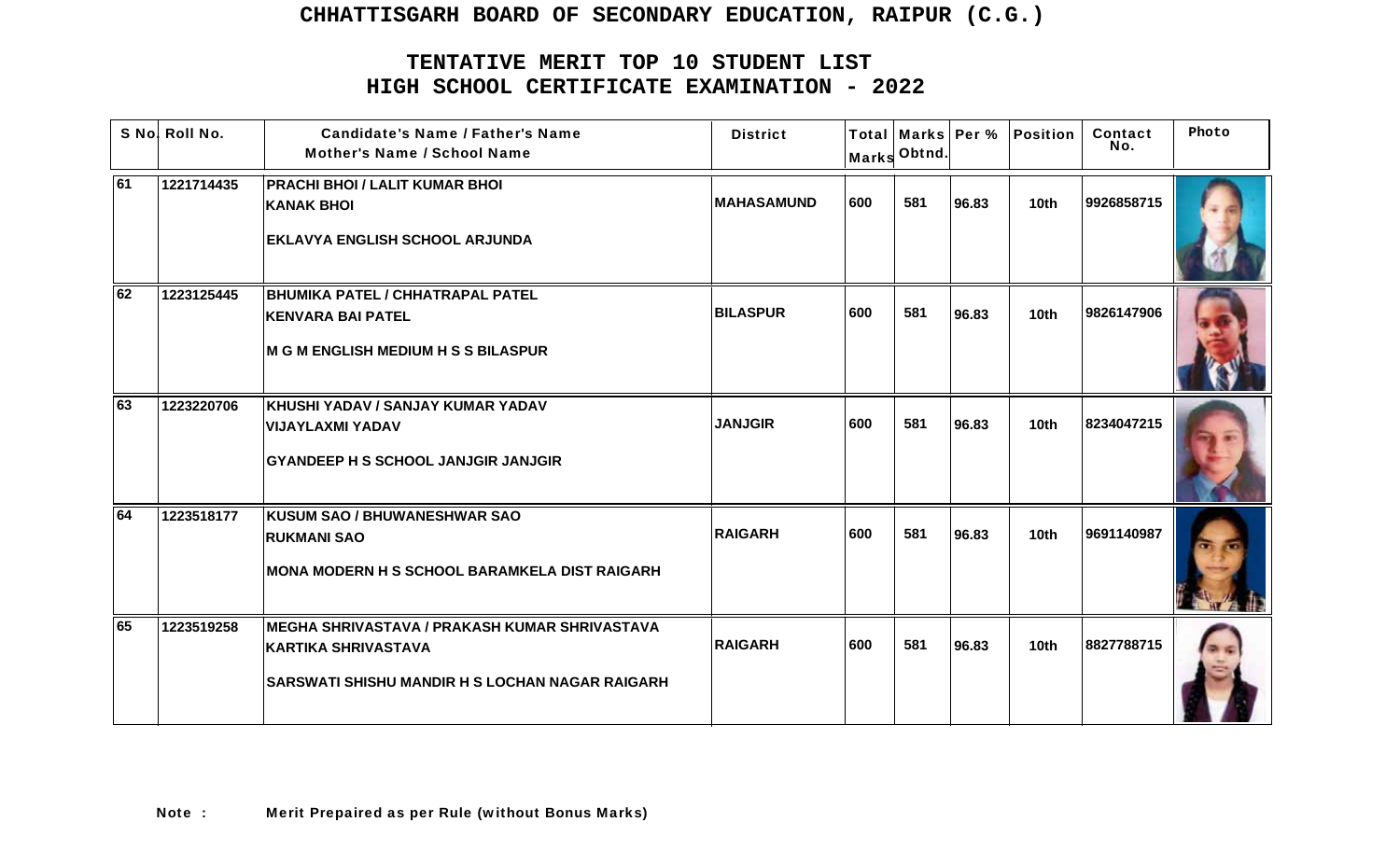|                 | S No! Roll No. | <b>Candidate's Name / Father's Name</b><br><b>Mother's Name / School Name</b>                                         | <b>District</b>  |     | Marks Obtnd. |       | Total   Marks   Per %   Position | Contact<br>No. | Photo |
|-----------------|----------------|-----------------------------------------------------------------------------------------------------------------------|------------------|-----|--------------|-------|----------------------------------|----------------|-------|
| 66              | 1225409246     | <b>NUPUR BISWAS / AKHIL BISWAS</b><br><b>DOLI BISWAS</b><br><b>GOVT H SCHOOL AMBEDKARNAGAR</b>                        | KANKER           | 600 | 581          | 96.83 | 10 <sub>th</sub>                 | 7587073071     |       |
| $\overline{67}$ | 1225508170     | <b>SAKSHI CHOURADIA / SANTOSH CHOURADIA</b><br><b>IMEGHA CHOURADIA</b><br><b>GIRIDEEP ENG MED HIGH SCHOOL KESHKAL</b> | KONDAGAON        | 600 | 581          | 96.83 | 10 <sub>th</sub>                 | 9424277232     |       |
| 68              | 1227107264     | <b>SHRIRAM GUPTA / RAJESH GUPTA</b><br><b>RAJKUMARI DEVI</b><br><b>GOVT HIGH SCHOOL DUMARPAN RAMCHANDRAPUR</b>        | <b>BALRAMPUR</b> | 600 | 581          | 96.83 | 10 <sub>th</sub>                 | 9009101372     |       |
| 69              | 1227204333     | <b>VIBHA RANI YADAV / UMESH YADAV</b><br><b>KAVITA YADAV</b><br><b>GOVT GIRLS H S SCHOOL KUNKURI JASHPUR</b>          | <b>JASHPUR</b>   | 600 | 581          | 96.83 | 10 <sub>th</sub>                 | 9399740128     |       |
| 70              | 1227210609     | PRIYANSHU PATHAK / BALENDRA PRASAD PATHAK<br><b>PREMWATI PATHAK</b><br> SARSWATI SHISHU MANDIR H S SCHOOL PATHALGAON  | <b>JASHPUR</b>   | 600 | 581          | 96.83 | 10 <sub>th</sub>                 | 9109501189     |       |